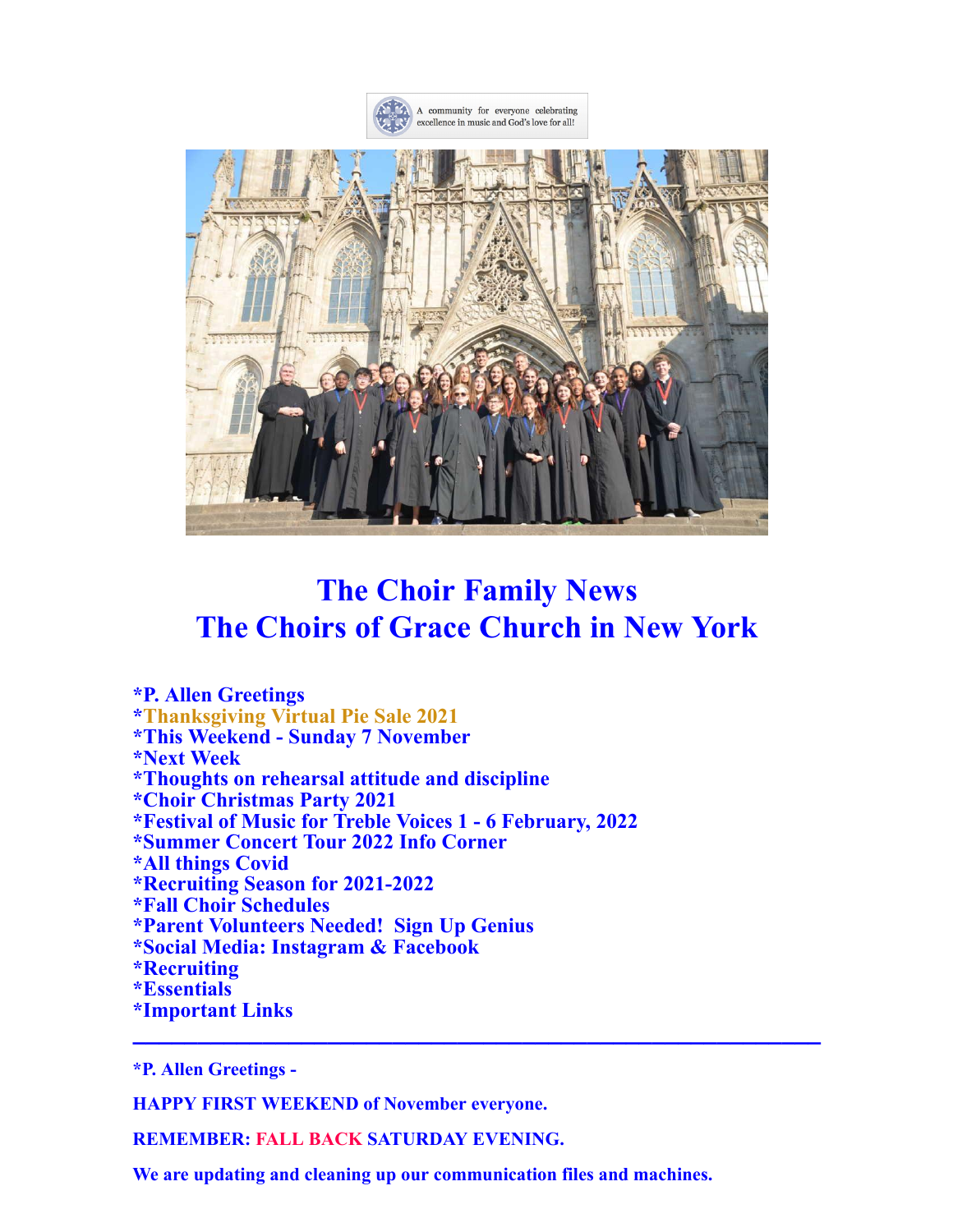**If you have moved in the past 12 months, your email has changed, phone has changed, etc., please send these changes to [P. Allen](mailto:pallen@gracechurchnyc.org) as soon as you can.**

**Sadly, after a lot of lot, we must postpone the Annual Community Carol Sing one more year. It will be back better than ever in December of 2022.**

**Mark your calendar for the afternoon of 4 December, 4:30 for outdoor caroling and a fun Christmas/Holiday gathering of the whole choir family community in Huntington Close! More details to follow.**

**\_\_\_\_\_\_\_\_\_\_\_\_\_\_\_\_\_\_\_\_\_\_\_\_\_\_\_\_\_\_\_\_\_\_\_\_\_\_\_\_\_\_\_\_\_\_\_\_\_\_\_\_\_**

**Have a beautiful day, stay warm and safe with a.....**

**Big hug, love and smiles, let your light shine and heal the world, p.**

# **\*THIS WEEKEND: Sunday 7 November, All Senior Choristers (Boys and Girls) Singing. (Required)**

*(In a few weeks we will begin including novice and junior choristers)*

**10:00 Call, enter at the main doors of the church being sensitive to the people exiting from the 9:00 service.**

**Choristers not yet vested, go into the honor room to be vested. Stay six feet apart.**

**Warm Up will be in the Church.**

**11:00 Service done around 12:15.**

**No lunch or rehearsal this afternoon, have a wonderful and safe afternoon.**

**Sunday 7 November, 4:00, REQUIEM by Gabriel Faure sung by the Adult Choir in the Church. \_\_\_\_\_\_\_\_\_\_\_\_\_\_\_\_\_\_\_\_\_\_\_\_\_\_\_\_\_\_\_\_\_\_\_\_\_\_\_\_\_\_\_\_\_\_\_\_\_\_\_\_\_**

**[The Virtual Thanksgiving Pie Sale 2021](https://music.gracechurchnyc.org/18692/)**

**Please join me in thanking Karen Gorman and Sunshine Gola for chairing our annual November fundraiser for the Choir Special Projects Fund.**

**In our second pandemic season effort, The Virtual Pie Sale is High Tech and 0 Calories as it grows the resources of the Special Projects Fund to support opportunities for the Choristers. Every Choir Family is supported by this fund.**

**[Send the link](https://music.gracechurchnyc.org/18692/) and the opportunity to join in the fun and support of the choirs to everyone you know! \_\_\_\_\_\_\_\_\_\_\_\_\_\_\_\_\_\_\_\_\_\_\_\_\_\_\_\_\_\_\_\_\_\_\_\_\_\_\_\_\_\_\_\_\_\_\_\_\_\_\_\_\_**

#### **NEXT WEEK:**

**Tuesday:** *7:00 a.m. Enter at Chantry Broadway Gate.* **7:20 - 8:10 a.m. Senior Boy Rehearsal**

**At GCS Dismissal, After School Vocal Coaching by sign up genius(see below) until 4:30 p.m.**

**4:45 - 5:00 p.m. Junior Chorister Snack time in the Honor Room. 5:00 - 6:30 p.m. Junior Chorister Rehearsal (Boys and Girls 4 - 5th grades) with Senior Mentors.** *(Enter and Exit, GCS Gate to Huntington Close and Broadway Chantry*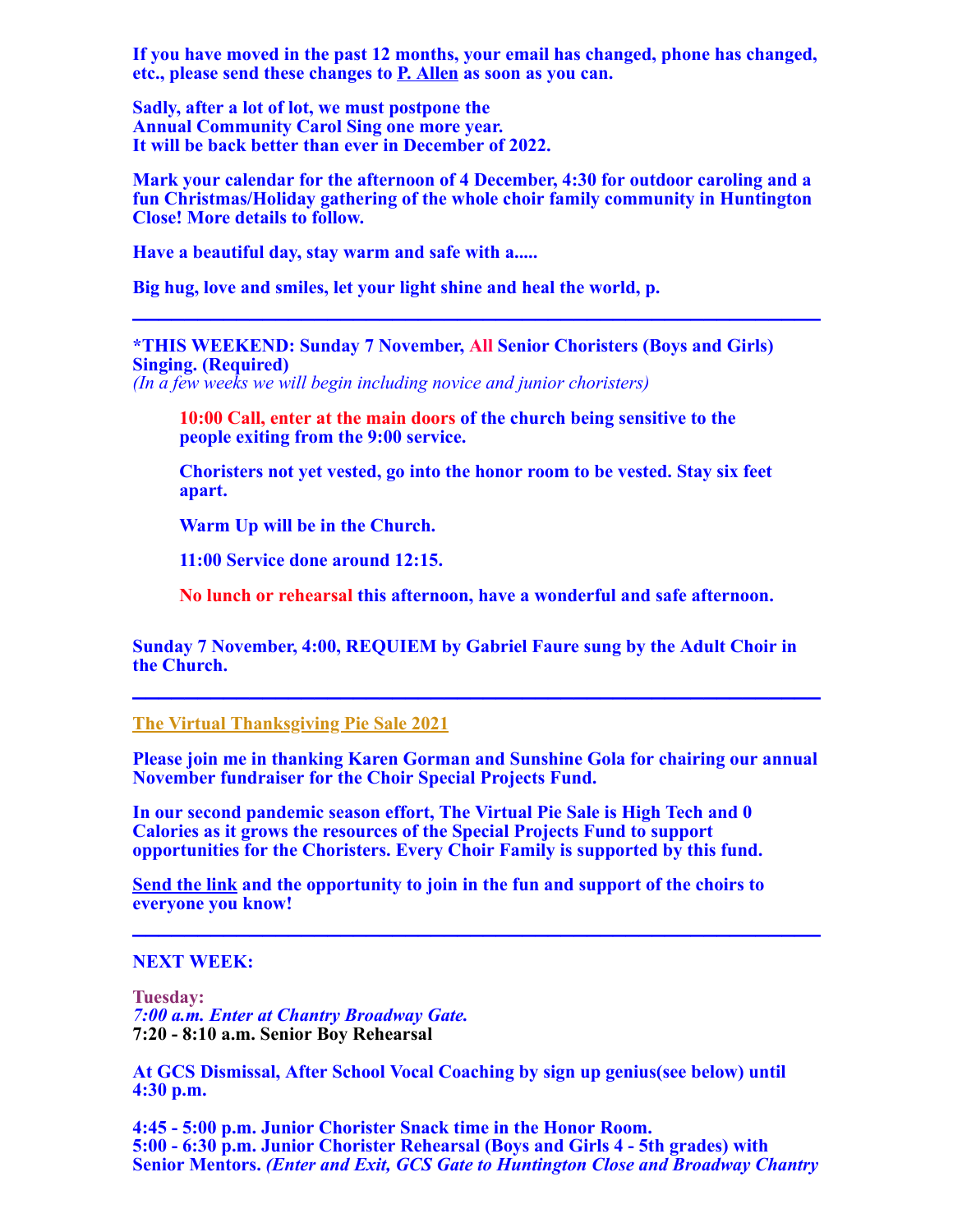# *Gate)* **(No Evensong)**

**Wednesday:** *7:00 a.m. Enter at Chantry Broadway Gate.* **7:20 - 8:10 a.m. Senior Girls Rehearsal**

**At GCS Dismissal, Novice Chorister Rehearsal in the Chantry to 4:00 p.m. (Girls, 2nd and 3rd grades) with Senior Mentors** *Pick up in Huntington Close/Honor Room, enter at the Chantry Broadway Gate.*

#### **Thursday:**

*7:00 a.m. Enter at Chantry Broadway Gate.* **7:20 - 8:10 a.m. Junior and Senior Boys Rehearsal It is so important for the Junior Choristers to have this rehearsal time together with the Senior Choristers, please make an effort, all Junior Boys need to attend.**

**At GCS Dismissal, Novice Chorister Rehearsal in the Chantry to 4:00 p.m. (Boys, 2nd and 3rd grades) with Senior Mentors** *Pick up in Huntington Close/Honor Room, enter at the Chantry Broadway Gate.*

#### **Friday:**

*7:00 a.m. Enter at Chantry Broadway Gate.* **7:20 - 8:10 a.m. Junior and Senior Girls Rehearsal It is so important for the Junior Choristers to have this rehearsal time together with the Senior Choristers, please make an effort, all Junior Girls need to attend.**

**At GCS Dismissal, After School Vocal Coaching by sign up genius(see below) until 4:00 p.m. \_\_\_\_\_\_\_\_\_\_\_\_\_\_\_\_\_\_\_\_\_\_\_\_\_\_\_\_\_\_\_\_\_\_\_\_\_\_\_\_\_\_\_\_\_\_\_\_\_\_\_\_\_\_\_\_\_\_\_\_\_\_\_\_\_\_**

# **COMING UP:**

**SUNDAY 14 November, The Choir of Men and Boys. Senior Boys Only Singing (Required)** *(In a few weeks we may begin including novice and junior boys)*

**10:00 Call, enter at the main doors of the church being sensitive to the people exiting from the 9:00 service.**

**Warm Up will be in the Church. 11:00 Service done around 12:15.**

**Lunch in the Honor Room/Huntington Close as weather permits. Senior Boys Rehearsal in the Church until 2:00 p.m. Exit from the main Broadway Doors.**

**SUNDAY 21 November, GCS Sunday, ALL CHORISTERS SINGING - EVERYONE! (2nd grade and on up - Covid allowing), No lunch or afternoon rehearsal.**

**Thanksgiving Holiday**

**Saturday 4 December, The Annual Choir Christmas Party in Huntington Close, 4:30 p.m.**

**Sunday 5 December, Novice and Junior Choristers leading the 11:00 a.m. service. Required for all novice and junior Choristers. Senior, HS and Alumni Mentors are most welcome.**

**Saturday 11 December, Dress Rehearsal for the Britten Evensong, all choristers singing the Evensong, required. 1:15 - 3:30 p.m.**

**Sunday 12 December, The Choir of Men and Boys singing at 11:00 a.m.**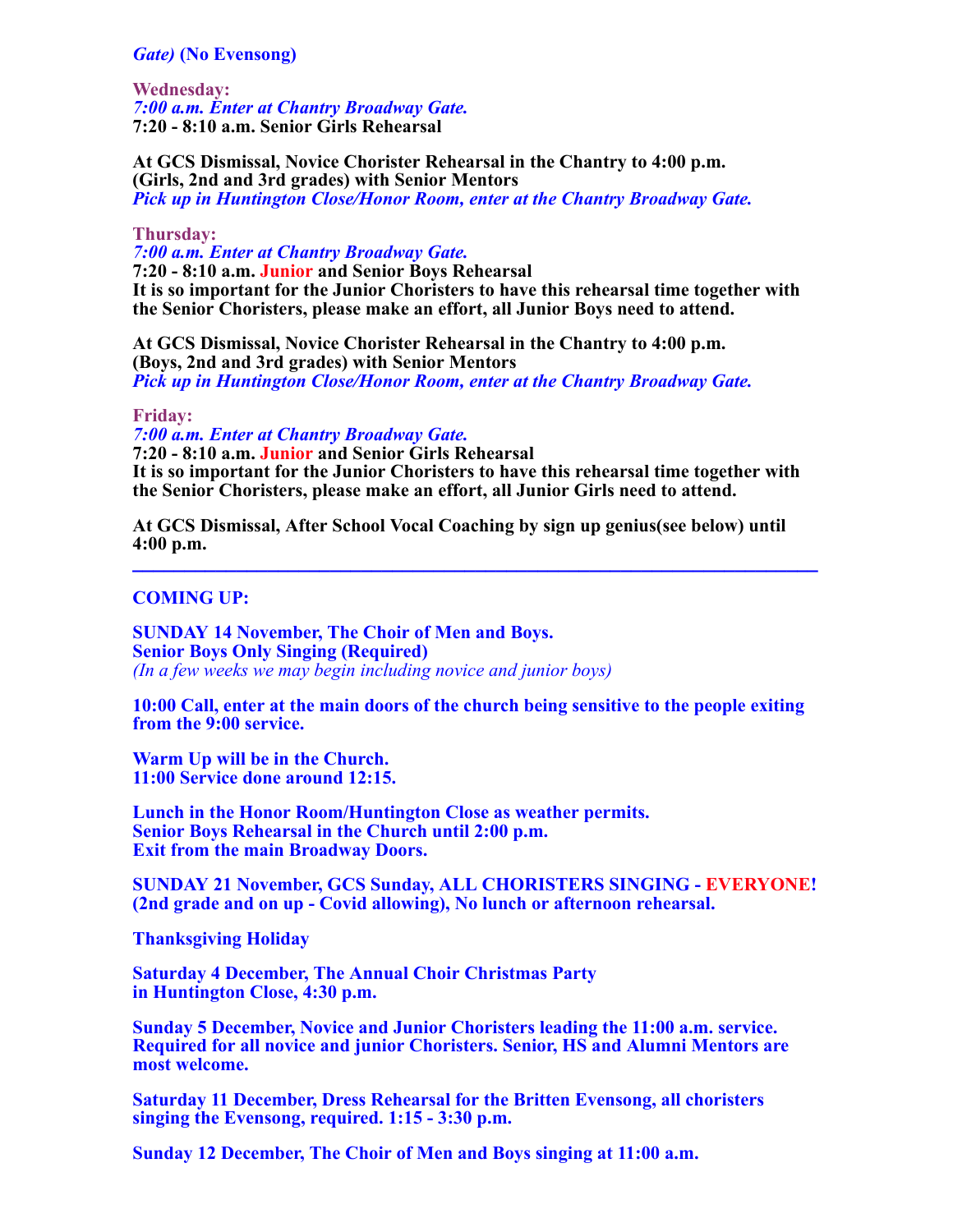## **THOUGHTS ON REHEARSAL ATTIDUDE AND DISCIPLINE, COMING OUT OF LOCK DOWN AND LIVING INTO AND PAST THE PANDEMIC...**

**\_\_\_\_\_\_\_\_\_\_\_\_\_\_\_\_\_\_\_\_\_\_\_\_\_\_\_\_\_\_\_\_\_\_\_\_\_\_\_\_\_\_\_\_\_\_\_\_\_\_\_\_\_**

**Flexibility and Participation: As we live into the flexibility built into the training program to support our contemporary lifestyle, it is important to remember the benefits of regular work and training discipline.**

**Covid blew it all away, we went very relaxed to keep connections and momentum alive during the height of the pandemic.**

**As things begin to transition to the new normal we all need to be conscious about rebuilding and teaching as the rhythm resumes and takes its new form. Please take good care that we not get so flexible that we throw the baby out with the bath water. I don't ask for time we don't need. Starting late, cutting short doesn't work in choir as there is no make up possible. Once lost, the opportunity is lost. The voice isn't trained, the music doesn't get learned.**

**Our tradition is one of constant offering, we may be described as a repertoire choir. The music blooms day in, day out, week end, week out, never ceasing. The music being learned isn't for one time at end of term, but is repertoire offered at home and abroad over generations, that is part of what builds the strength of the choir and this special tradition. Within the repetition comes new voices that make it their own and of course new compositions to grow the repertoire.**

**\_\_\_\_\_\_\_\_\_\_\_\_\_\_\_\_\_\_\_\_\_\_\_\_\_\_\_\_\_\_\_\_\_\_\_\_\_\_\_\_\_\_\_\_\_\_\_\_\_\_\_\_\_**

# **THE CHOIR CHRISTMAS PARTY, SATURDAY 4 DECEMBER at 4:30 p.m.**

**Be looking for information soon on the annual Choir Christmas Party - It's going to be different this year - Saturday 4 December at 4:30 in Huntington Close - outside! Hot Chocolate and Caroling together. Stay tuned.**

**\_\_\_\_\_\_\_\_\_\_\_\_\_\_\_\_\_\_\_\_\_\_\_\_\_\_\_\_\_\_\_\_\_\_\_\_\_\_\_\_\_\_\_\_\_\_\_\_\_\_\_\_\_\_\_\_\_\_\_\_\_\_\_\_\_\_**

# **FESTIVAL OF MUSIC FOR TREBLE VOICES 1-6 FEBRUARY, 2022**

**Festival of Music for Treble Voices with [Dr. Barry Rose](http://barryrose.co.uk/home.html) February 1 - 6 2022**

**I'd like to make this post lock down revival of the festival special this year and ask everyone to do their best to participate. EVERYONE.**

**With the young age of the choir right now, we are rebuilding our team, our sound, our repertoire. Many have not experienced Dr. Rose or the Festival. SO.....this year all choristers are hoped for.**

**In the past Seniors mentored, but it was totally focused on the Novices and Juniors. This year we will focus on everyone. So, mark the week on your calendar. The preliminary details under the old model were in your orientation materials.**

**Here is the revised, hoped for schedule:**

**Rehearsal Schedule for the Annual Concert of Music for Treble Voices February 1 - 6, 2022 Required for everyone.**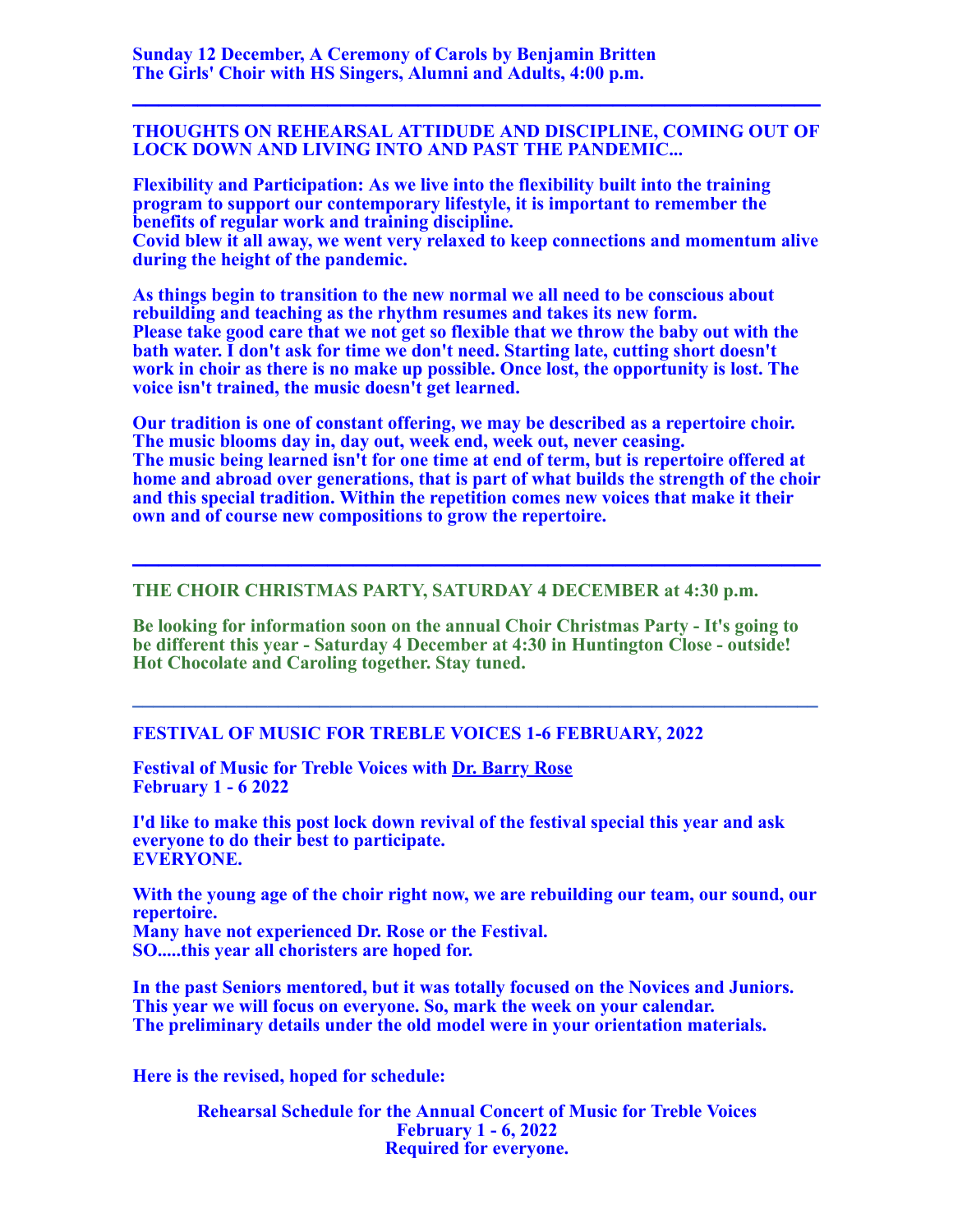#### **Tuesday: 3:00 – 4:15 Second, Third Grade Choristers 5:00 – 6:30 Fourth through every Grade Above 3rd Choristers**

**Wednesday to Friday All Novice Choristers 3:00 – 4:15 p.m.**

**Fourth through every Grade Above 3rd Choristers 3:20 – 5:00 p.m.**

**Saturday 9:45 – Noon Dress Rehearsal for Concert – All Choristers Singing Absolutely required to be able to sing the concert.**

**Sunday Call at 2:15, Concert at 4:00**

**HS Singers invited to participate and mentor as much as they are able. Let me know when you are coming (even day of) so I can be prepared with your music and seat.**

**[How I met Dr. Rose, a little more info.....](https://files.constantcontact.com/d98ba02a001/74f15d84-58fa-40b0-a960-e29dcd7734fb.doc) \_\_\_\_\_\_\_\_\_\_\_\_\_\_\_\_\_\_\_\_\_\_\_\_\_\_\_\_\_\_\_\_\_\_\_\_\_\_\_\_\_\_\_\_\_\_\_\_\_\_\_\_\_**

## **SUMMER TOUR CORNER:**

**The Summer Tour planning process has begun.**

**Out dates:**

**Assembling in the designated location for an opening dinner on 17 June. Final dinner before departure on 24 June.**

**Two potential programs that will include:**

- 1. **Berlin Krakow**
- 2. **Krakow Warsaw**
- 3. **Krakow Budapest**

**Our Tour Company is working on the concert venues at the moment, a little slow due to many places still adjusting their Covid opening up/closing down/reopening up and trying to anticipate next summer's possibilities.**

**Once we have done some polishing and other work and have important dates and information a kick off meeting either live or via zoom (tbd) will be announced.**

**Please be thinking if your family will participate.**

**Ask P. Allen and members of our Mighty Tour Planning Committee lots of questions, don't be shy. The more we communicate the better the planning and quicker the planning will go.**

**Big Shout Out to our Planning Committee!**

**[Marlaine Olinick](mailto:mmolinick@gmail.com) [Karen Gorman](mailto:medcannon@gmail.com) [Mary Cannon](mailto:medcannon@gmail.com) [Veronica Maginnis](mailto:vmagin@gmail.com) [Tunde Csonka](mailto:tunde.csonka74@gmail.com)**

**The Tour Committee oversees and coordinates, we all participate in the work and offering of the tour, so see them as your resource and be prepared to volunteer to help**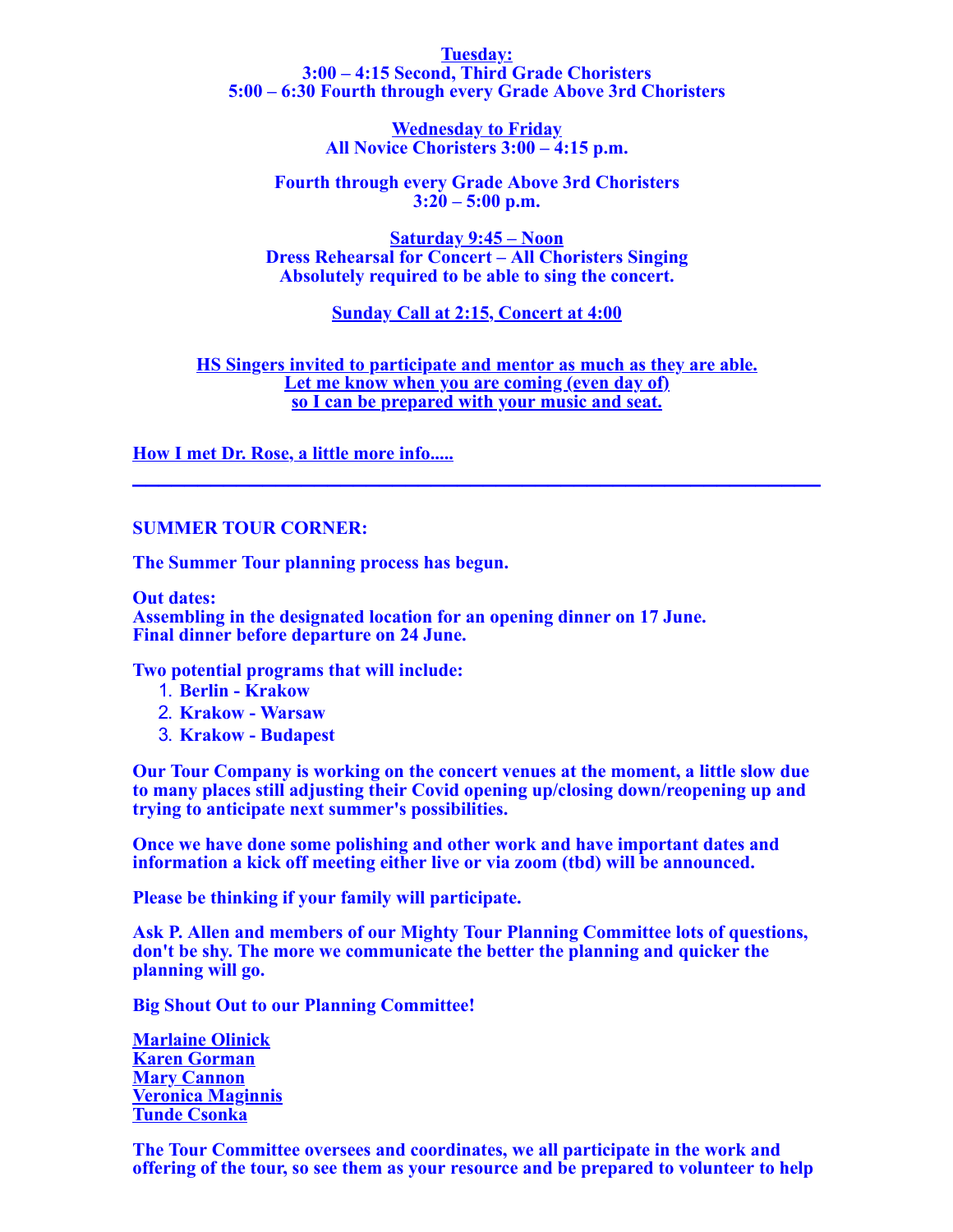**with the many tasks involved in producing a concert tour. It's so fun! \_\_\_\_\_\_\_\_\_\_\_\_\_\_\_\_\_\_\_\_\_\_\_\_\_\_\_\_\_\_\_\_\_\_\_\_\_\_\_\_\_**

**\*All things Covid....**

**We follow the guidelines and protocols established by Grace Church School.**

**\* Everyone over the age of 12 must be vaccinated a minimum of two weeks prior to first rehearsal.**

**\*Anyone ineligible for the vaccine or under 12 must have had a negative covid test not more than 72 hours prior to first rehearsal. If your child is a Grace Church School student, their school test submission is sufficient. If your child attends another school, please [submit](mailto:gracechoir1894@gmail.com) negative test results [here](mailto:gracechoir1894@gmail.com)**.

**[Update from NY State via B. Reilly 28 August 2021](https://music.gracechurchnyc.org/18577/)**

**[Covid Update from GCS, George Davison 24 August 2021](https://music.gracechurchnyc.org/18568/)**

**\*Masks will be worn at all times indoors.**

**\*When singing a six foot distance will be maintained between singers.**

**\_\_\_\_\_\_\_\_\_\_\_\_\_\_\_\_\_\_\_\_\_\_\_\_\_\_\_\_\_\_\_\_\_\_\_\_\_\_\_\_\_\_\_\_\_\_\_\_\_\_\_\_\_\_\_\_\_\_\_\_\_\_\_\_\_\_\_\_\_\_\_\_\_\_\_**

**Important Links:**

**[General Choir Orientation Materials 2021-2022](https://music.gracechurchnyc.org/2021-2022-chorister-orientation-general-pages/)**

**[Jr/Novice Orientation Materials 2021 - 2022](https://music.gracechurchnyc.org/junior-and-novice-chorister-orientation-pages-2021-2022/)**

**[Senior Boys Information at a glance 2021 - 2022](https://music.gracechurchnyc.org/senior-boys-information-at-a-glance-2021-2022/)**

**[Junior Boys Information at a glance 2021 - 2022](https://music.gracechurchnyc.org/junior-boys-information-at-a-glance-2021-2022/)**

**[Novice Boys Information at a glance 2021 - 2022](https://music.gracechurchnyc.org/novice-boys-information-at-a-glance-2021-2022/)**

**[Senior Girls Information at a glance 2021 - 2022](https://music.gracechurchnyc.org/senior-girls-information-at-a-glance-2021-2022/)**

**[Junior Girls Information at a glance 2021 - 2022](https://music.gracechurchnyc.org/junior-girls-information-at-a-glance-2021-2022/)**

**[Novice Girls Information at a glance 2021 - 2022](https://music.gracechurchnyc.org/novice-girls-information-at-a-glance-2021-2022/)**

# **The [Choir Handbook.](https://music.gracechurchnyc.org/wp-content/uploads/2021/01/WEBChoir-Handbooktext2020.pdf)**

**The Handbook was created when we revised the whole training curriculum of the choir many years ago.**

**Creating the Handbook was the original reason to establish the Choir Steering Committee which has continued to be so much a part of our life since that time. It was once passed out each new season, but went green and onto the website where it still lives in the choir family area.**

**\_\_\_\_\_\_\_\_\_\_\_\_\_\_\_\_\_\_\_\_\_\_\_\_\_\_\_\_\_\_\_\_\_\_\_\_\_\_\_\_\_\_\_\_\_\_\_\_\_\_\_\_\_\_\_\_\_\_\_\_\_\_\_\_\_\_\_\_\_\_\_\_\_\_\_**

**The [Handbook](https://music.gracechurchnyc.org/wp-content/uploads/2021/01/WEBChoir-Handbooktext2020.pdf) defines our community, our purpose, who we are and how we are organized. At the time we thought that this would help focus our purpose and commitment to one another as the choir community and it worked brilliantly. It's content lies at the foundation of all we are and do. I just remind all of it's presence and purpose. It is always there for you to review.**

**\_\_\_\_\_\_\_\_\_\_\_\_\_\_\_\_\_\_\_\_\_\_\_\_\_\_\_\_\_\_\_\_\_\_\_\_\_\_\_\_\_\_\_\_\_\_\_\_\_\_\_\_\_\_\_\_\_\_\_\_\_\_\_\_\_\_\_\_\_\_\_\_\_\_\_**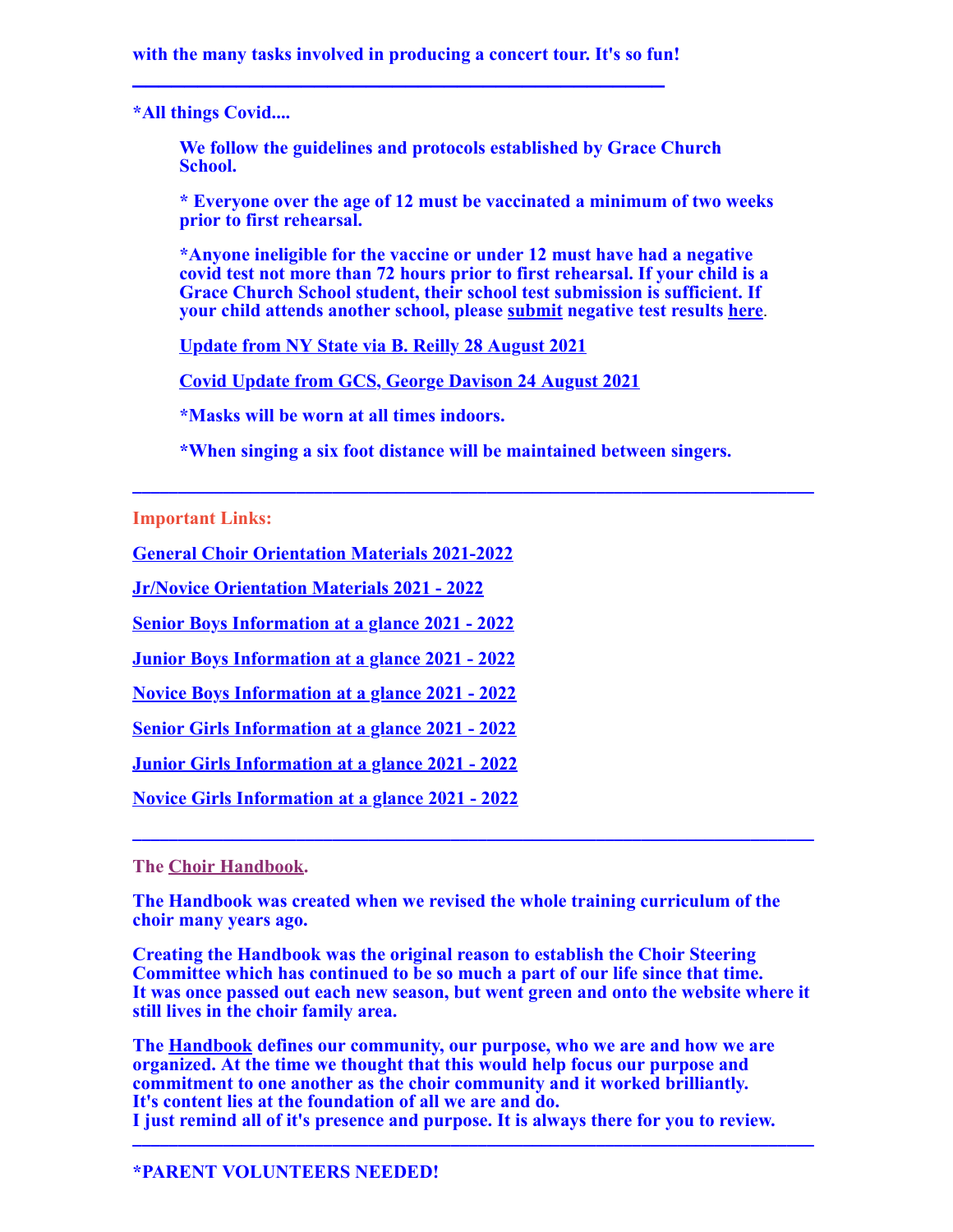# **SIGN UP GENIUS**

**Sign up genius has three links this year.**

**-Sunday and special choir event Parent Helpers/Volunteers -Tuesday Evensong choir parent helpers -After School Vocal Coaching.**

**The links may be found at the bottom of this newsletter.**

## **\*SOCIAL MEDIA:**

#### **[INSTAGRAM](http://r20.rs6.net/tn.jsp?f=001VdaRqvtZlKRh7WfcHRu6UN41E-X36pworJ2dMfkaEYFBnkPw5Kgiix85OO0SkQEcYpw4J5aCRO7N3o7xq3OOxkEHt0DSW86EmjQJlo-7od7LkbvgGgbhAS5kygiub8VwqKGQL48obJF7TtQw-4C6UXKi2kK4IKT6ylqWss4amASj_z7Fhky0O9j-LvA4eaywHurMSgWzku4ctGS0lCOzxQ==&c=m1UyDo1ELUPeGRRXAjZxXdpvUNqxGrMZSgXeAxJLDeSXrDMJATpIHw==&ch=7mFUXTh4efNL9vEzr8ptiPvpf5u3a3_7EUbPosOFHsaB-_xbsPqhBQ==)**

**If you are interested in contributing to the choir Instagram account (or possibly taking it over) please contact me.**

**\_\_\_\_\_\_\_\_\_\_\_\_\_\_\_\_\_\_\_\_\_\_\_\_\_\_\_\_\_\_\_\_\_\_\_\_\_\_\_\_\_\_\_\_\_\_\_\_\_\_\_\_\_\_\_\_\_\_\_\_\_\_\_\_\_\_\_\_\_\_\_\_\_**

## **[FACEBOOK](http://r20.rs6.net/tn.jsp?f=001VdaRqvtZlKRh7WfcHRu6UN41E-X36pworJ2dMfkaEYFBnkPw5Kgii5MZ8DjO1zDGsFxl3G88xhvelTx8oarVsaHfXcsiIpm4dNJn4MrR2PjHbG15bie9uYWHEhfOFu09q8tRAWBBA11IsbXE4QOKI71X10NkjMfbRVsvEaUKVzDWIx0hT8QV5KBIb33wdKqE9u0KD2u_XnDK8HNyOYi4I-9AUi4flPkl&c=m1UyDo1ELUPeGRRXAjZxXdpvUNqxGrMZSgXeAxJLDeSXrDMJATpIHw==&ch=7mFUXTh4efNL9vEzr8ptiPvpf5u3a3_7EUbPosOFHsaB-_xbsPqhBQ==)**

**Follow us on Facebook: Music at Grace Church in New York**

# **\*RECRUITING IS NEVER OVER!**

**This is our slogan, so if anyone asks, it is never too late to join the choir family and be part of this special community as the music blooms.**

**\_\_\_\_\_\_\_\_\_\_\_\_\_\_\_\_\_\_\_\_\_\_\_\_\_\_\_\_\_\_\_\_\_\_\_\_\_\_\_\_\_\_\_\_\_\_\_\_\_\_\_\_\_\_\_\_\_\_\_\_\_\_\_\_\_\_\_\_\_\_\_\_\_**

**Recruiting is never over and normally we would be starting that phase of the season now. The brochure has been posted to school families. If you know of families not at GCS who should receive it, let me know and I'll will include them.**

**Help spread the word that families interested in joining should email or call me so I can put them on the mailing list for information and to get them in the loop.**

**\_\_\_\_\_\_\_\_\_\_\_\_\_\_\_\_\_\_\_\_\_\_\_\_\_\_\_\_\_\_\_\_\_\_\_\_\_\_\_\_\_\_\_\_\_\_\_\_\_\_\_\_\_\_\_\_\_\_\_\_\_\_\_\_\_\_\_\_\_\_\_\_\_**

# **CHOIR ESSENTIALS**

**The Choir Word for 2021-2022 - BEAUTY!**

**The Choir Words for 2020-2021 - SAFTEY and FLEXIBILITY!**

**The Choir Word for 2019-2020 - TEAMWORK!**

**The L's of Choir: Look - Listen - Learn - Lead!**

**The C's of Choir Courtesy - Confidence - Communication - Care - Commitment - Clarity - Concentration. All of these build and care for our Choir Community.**

**Here is where you find all the Choir Schedules just click! [Goggle Cal Link to all Choir Schedules](http://r20.rs6.net/tn.jsp?f=001VdaRqvtZlKRh7WfcHRu6UN41E-X36pworJ2dMfkaEYFBnkPw5Kgii-LRPg5v9xBfIG1PNf_oPR5RYccRf2yzOnols9Fb16FWhIFz7nY2Wd-Ld2_Ze_v0mFfD6dlwdVPwQT90OeG0pTrfU8cYYu5pZnCYvYNqLCHrZHZIi1KLD6g=&c=m1UyDo1ELUPeGRRXAjZxXdpvUNqxGrMZSgXeAxJLDeSXrDMJATpIHw==&ch=7mFUXTh4efNL9vEzr8ptiPvpf5u3a3_7EUbPosOFHsaB-_xbsPqhBQ==)**

**[Choir Handbook](https://music.gracechurchnyc.org/wp-content/uploads/2021/01/WEBChoir-Handbooktext2020.pdf) \_\_\_\_\_\_\_\_\_\_\_\_\_\_\_\_\_\_\_\_\_\_\_\_\_\_\_\_\_\_\_\_\_\_\_\_\_\_\_\_\_\_\_\_\_\_\_\_\_\_\_\_\_\_\_\_\_\_\_\_\_\_\_\_\_\_\_\_\_\_\_\_\_\_\_**

## **\*IMPORTANT LINKS:**

**[The Goggle Choir Schedule Calendar Link](http://r20.rs6.net/tn.jsp?f=001VdaRqvtZlKRh7WfcHRu6UN41E-X36pworJ2dMfkaEYFBnkPw5Kgii5Iys66LnS5626cGg7E0alj9TLwZjgtgvMk9caZ3m4Tz4pAGOVhO-BS6Ia-QA6-zr4AJ6hxQJ9Bracye7sWqah8HCb6nojWqmxrUw6T20LUg3Sp9ZI9Mm_0=&c=m1UyDo1ELUPeGRRXAjZxXdpvUNqxGrMZSgXeAxJLDeSXrDMJATpIHw==&ch=7mFUXTh4efNL9vEzr8ptiPvpf5u3a3_7EUbPosOFHsaB-_xbsPqhBQ==) [Sign Up Genius for Choir Parent Volunteer Sign Link](http://r20.rs6.net/tn.jsp?f=001VdaRqvtZlKRh7WfcHRu6UN41E-X36pworJ2dMfkaEYFBnkPw5KgiixzKTNhHhxJMl1eabOEf2L1Nx5V4CnVfqAH7_SCRpwaF5ZClXBzgp5xs2g-6-3UY1WgngoVim3NxgzNDmg41qtPe8V7-lk3XNtnboTY8qMGrH4VPMksJhWCXq-vhqoQpe7nicm3L4HC52x-8svEWSBcBKUwpotwQCJGU-9_84MMW&c=m1UyDo1ELUPeGRRXAjZxXdpvUNqxGrMZSgXeAxJLDeSXrDMJATpIHw==&ch=7mFUXTh4efNL9vEzr8ptiPvpf5u3a3_7EUbPosOFHsaB-_xbsPqhBQ==) [Sign Up Genius for After School Vocal Coaching](http://r20.rs6.net/tn.jsp?f=001VdaRqvtZlKRh7WfcHRu6UN41E-X36pworJ2dMfkaEYFBnkPw5Kgiix85OO0SkQEcnKJxN3qefG-ZngZoi5SI5ynIuQ0gFIIohw_SaTICMhGLT0847Pd5Ye_0fVoRQEQCtWo3unWFxTz17yL54wC_yexQz_H2rvHXJqg6iY3C8xrj0cIHlVwZ7Rs2fVYw_9Rd2GkRYKrxNzx8XunJZx5IEhZO7USsS1lI&c=m1UyDo1ELUPeGRRXAjZxXdpvUNqxGrMZSgXeAxJLDeSXrDMJATpIHw==&ch=7mFUXTh4efNL9vEzr8ptiPvpf5u3a3_7EUbPosOFHsaB-_xbsPqhBQ==) [Sign Up Genius Tuesday Night Parent Helpers](http://r20.rs6.net/tn.jsp?f=001VdaRqvtZlKRh7WfcHRu6UN41E-X36pworJ2dMfkaEYFBnkPw5KgiixzKTNhHhxJMqUm6dzHa4fg3Ml0-IRxJ8dS-CeVLmnZ_vq6UWFINgCSvqZrRfEL47PDk71AgIxWkGMYYEoE6GUnfmEsZ9Uw9OSTPlaGu1zG4RRII3kriTc1lE0vuX9efX-4vnamxooKbRrPwctxNG9csXjMjOoW1TKqqaA2MG7Cr&c=m1UyDo1ELUPeGRRXAjZxXdpvUNqxGrMZSgXeAxJLDeSXrDMJATpIHw==&ch=7mFUXTh4efNL9vEzr8ptiPvpf5u3a3_7EUbPosOFHsaB-_xbsPqhBQ==)**